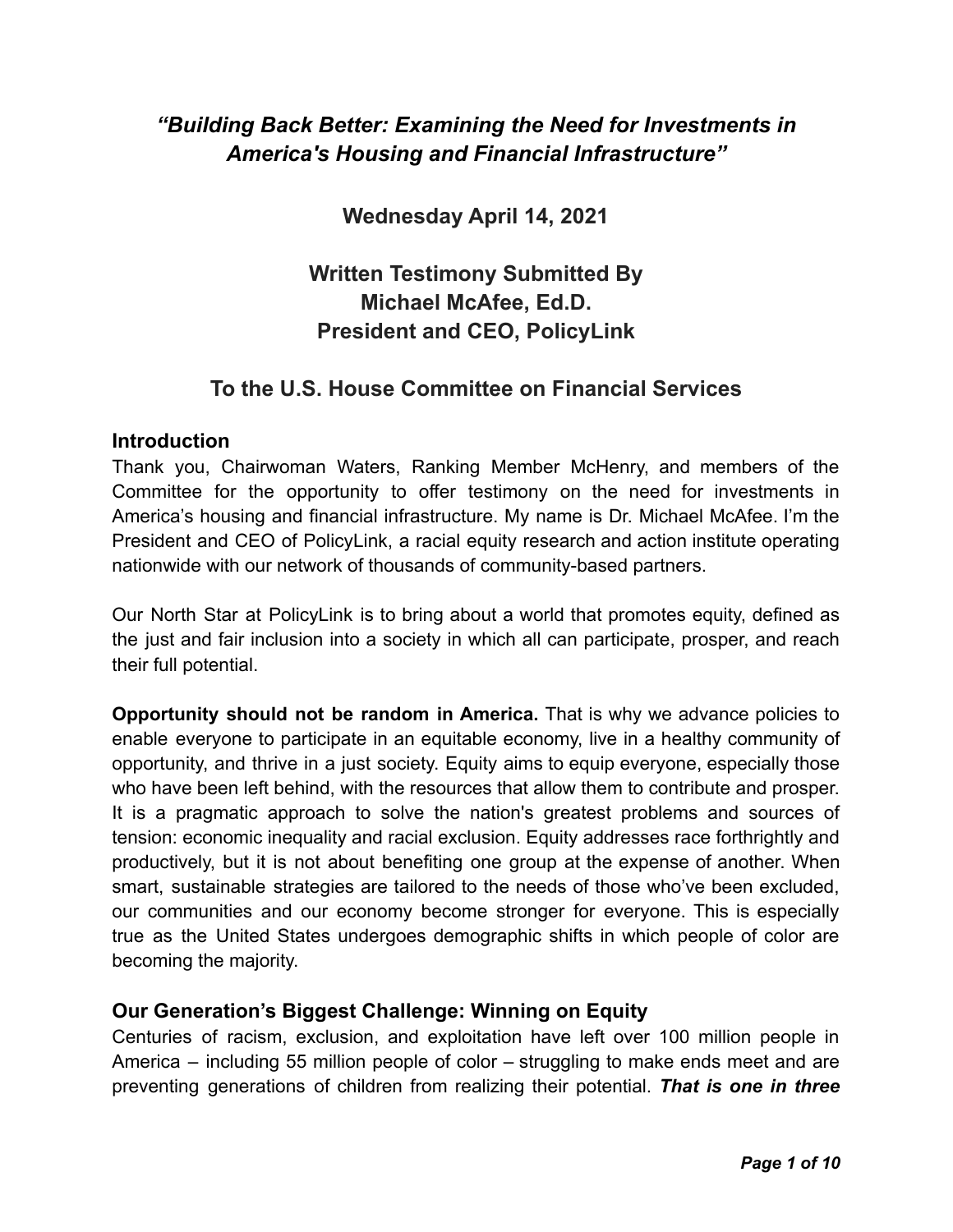*Americans.***<sup>1</sup>** Our generation's challenge is to reimagine the nation's laws, policies, regulations, and programs so they effectively serve people of color, and ultimately all, in a multiracial democracy. At PolicyLink, we call the pursuit of that goal *"Winning on Equity*."

To Win on Equity, our country must focus on achieving racial equity at scale. That demands transforming the oppressive systems and institutions that have compromised our democracy and economy; and which hinder equity-focused policies from unleashing their intended impact.

**Infrastructure** is one of the most important places we can start. Infrastructure demonstrates some of America's greatest promise and potential when we combine our collective resources, ingenuity, and political will to do big things for our society and our economy. At the same time, our infrastructure, in its current form, is a living monument to exclusionary, deliberate, anti-Black and anti-Indigenous policies that have for generations robbed wealth from communities of color. Our infrastructure policies have deprived Black and Brown people of opportunity; exposed far too many to harmful pollution; and literally shaved decades off average life expectancies for people of color. In fact, your zip code has a greater impact on your life expectancy than your genetic code. A child growing up in the Barry Farms neighborhood of Southeast DC can expect to live **30 years less** than a child growing up in Friendship Heights, just 10 miles away. 2 Sit with this for a moment. Three decades of life taken from a child – just because of where she was born. This has to end.

## **Centering Racial Equity: The Federal Government's New Mandate**

The federal government, as the author and enforcer of many of these barriers, must play a leading role in their remedy and our national renewal – particularly by centering racial equity in the nation's laws, policies, regulations, and programs moving forward. The federal government is uniquely positioned to ensure that opportunity is not random

<https://societyhealth.vcu.edu/work/the-projects/mapping-life-expectancy.html>.

<sup>&</sup>lt;sup>1</sup> See National Equity Atlas, Poverty: 200%

[https://nationalequityatlas.org/indicators/poverty#/?breakdown=2&povlev01=99,](https://nationalequityatlas.org/indicators/poverty#/?breakdown=2&povlev01=99) PolicyLink and the University of Southern California (USC) Equity Research Institute; and *100 Million and Counting: A Portrait of Economic Insecurity in the United States*, PolicyLink and the USC Equity Research Institute, <https://nationalequityatlas.org/resources-tools/100-million>.

<sup>&</sup>lt;sup>2</sup> People living in low-income, disinvested communities have higher levels of stress, because our systems fail them — transportation, housing, water, criminal justice, jobs, education, etc. This creates chronic stress, which changes human physiology and adversely impacts health. For more information see: [https://www.buildinghealthycommunities.org/tell-me-your-zip-code-and-i-will-tell-you-how-long-you-will-live](https://www.buildinghealthycommunities.org/tell-me-your-zip-code-and-i-will-tell-you-how-long-you-will-live/) [/](https://www.buildinghealthycommunities.org/tell-me-your-zip-code-and-i-will-tell-you-how-long-you-will-live/)

In another study, researchers at the Virginia Commonwealth University Center on Society and Health have mapped the variation in life expectancy by neighborhood for over 20 cities and states using vital statistics obtained from state and local health agencies and population data from the U.S. Census Bureau and the U.S. Centers for Disease Control and Prevention. See: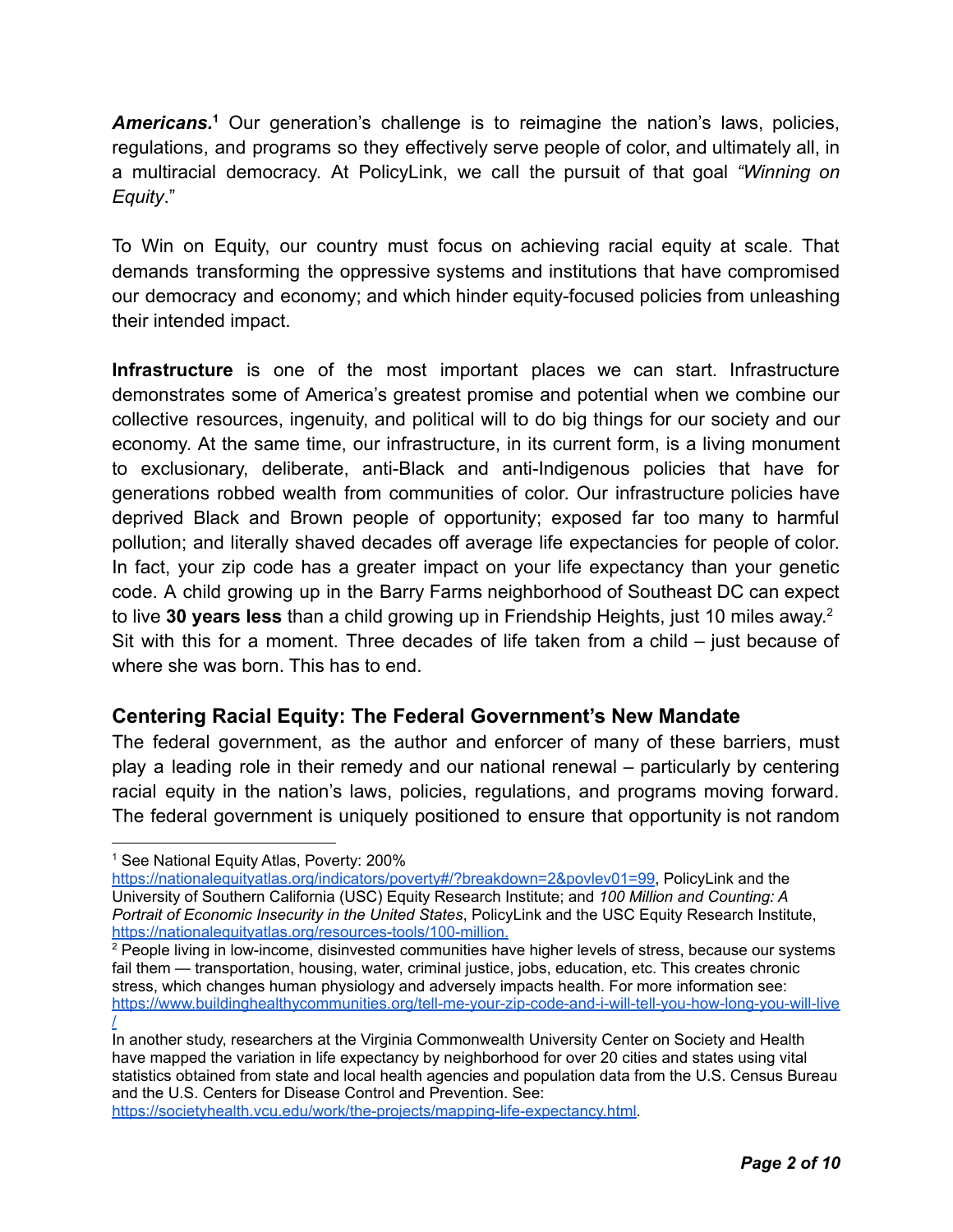in America. And, policymakers must embrace that cause as a core tenet of our nation's foundational purpose.

We have not seen the kind of vision and resource commitment needed to address our intersectional challenges since the Obama years, when Chairwoman Waters and other Committee Members played such a critical role in initiatives like Choice Neighborhoods, Promise Neighborhoods, and the Sustainable Communities Initiative. PolicyLink is proud to have led the Promise Neighborhoods Institute, which supported over 50 communities developing results-driven, data-informed Promise Neighborhoods across the country.

We also co-designed and served as a technical assistance provider for the Sustainable Communities Initiative, working with 143 regional and municipal HUD-DOT-EPA grantees to incorporate social equity outcomes into their work. Through this initiative, PolicyLink helped design the AFFH data tool and Assessment of Fair Housing pilot programs. Since this time, we have collectively built a strong community of practice and have drawn lessons and insights that we can apply to the infrastructure package. First, those programs – which took the form of early pilot investments to test new approaches – demonstrated that **comprehensive solutions were required for infrastructure development**, including equitable education, housing, and even the physical design of communities to better promote health and prosperity for all. **The scale of these and similar efforts must now grow dramatically.** Second, as these programs have been expanded and iterated in partnership with local communities, philanthropy, and the private sector, we have repeatedly seen that the most successful and durable investments are the ones that **align with, support, and center community-designed and community-led solutions**.

To win on equity, the federal government must adopt a **new way of being** through which it designs, targets, and funds programs. At every turn we must:

- **Require a focus on justice and fairness for all that centers racial equity, particularly in resource allocation decisions**. Our investments in infrastructure must directly and substantially benefit the communities that have been hardest-hit by the pandemic; are subject to racism and oppression; suffered from deindustrialization, disinvestment, and underbanking; and borne the brunt of environmental degradation and climate disasters. These communities are full of hope and possibility. They will be the source of the next generation of America's doctors, investors, and elected officials if we prioritize racial equity.
- **Federal investments must be directed through set asides, competitive scoring, and alignment of resources** from multiple programs and agencies to address the infrastructure needs these disadvantaged communities face. This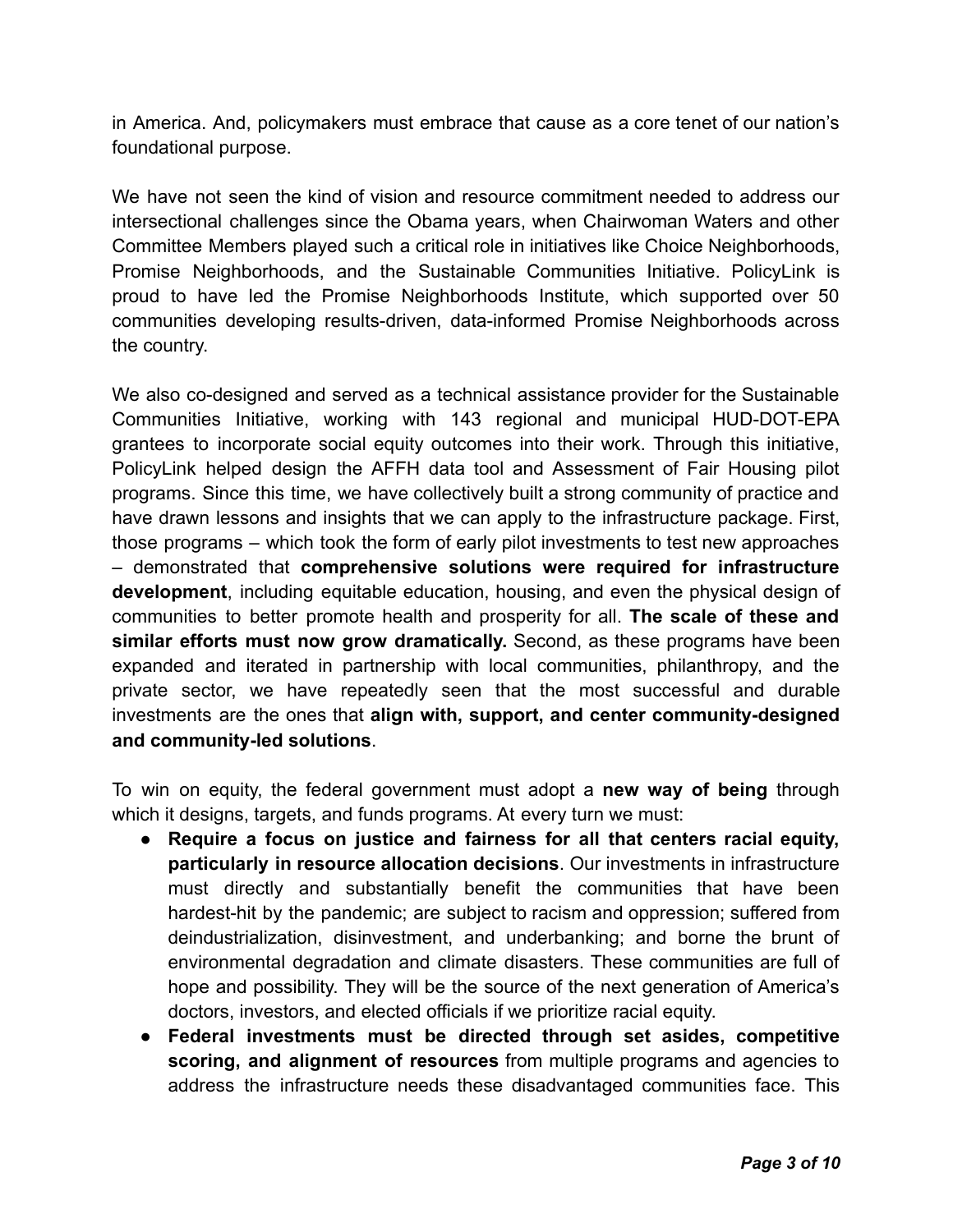will require agencies to not only better orient their funding around the expressed priorities of these communities, but also actively align and streamline processes for deploying those funds so that communities can more nimbly and flexibly access and use them.

- **Create and require agencies to utilize community mapping and screening tools to assess environmental impacts, segregation, concentrated poverty, and access to opportunity.** Having access to socio-economic data disaggregated by race, ethnicity, and income is critical to making informed decisions about how resources can be deployed equitably. Agencies should leverage and build from existing and reinstated tools, such as those created to enforce the [Affirmatively](https://egis.hud.gov/affht/) Furthering Fair Housing rule<sup>3</sup> and the [Environmental](https://www.epa.gov/ejscreen) Justice [Screening](https://www.epa.gov/ejscreen) and Mapping Tool, to ensure that assessments and plans for investment consider a range of indicators impacting the health and well-being of historically disinvested communities. Such indicia would include housing burden, neighborhood poverty, pollution exposures, utility burden and shut-off rates, drought, and sea-level rise.
- **Expand economic opportunity and support an equitable economy.** The building of the infrastructure must deliver jobs and economic opportunities to those same communities via targeted hiring and inclusive contracting to help grow and sustain local and minority-owned businesses.<sup>4</sup> We should prioritize building the human, civic, and physical infrastructure that ensures a just transition away from carbon-intensive, polluting industries and builds an economy that works for all people and protects our planet.<sup>5</sup>
- **Promote open and inclusive processes.** Our public investments in infrastructure should produce lasting public benefits and strengthen our public sector to benefit those least well off instead of enriching consulting firms and corporations. This requires open, inclusive budgeting processes that meaningfully engage diverse community stakeholders; promote transparency in

<sup>&</sup>lt;sup>3</sup> While the Trump Administration suspended use of the AFFH tool and requirement, many jurisdictions elected to continue utilizing the methods. The Urban Institute downloaded the raw data in 2020 from the HUD site. See: <https://datacatalog.urban.org/dataset/data-and-tools-fair-housing-planning>

<sup>4</sup> See *Inclusive Procurement and Contracting: Building a Field of Policy and Practice,* Denise Fairchild and Kalima Rose, PolicyLink, 2018. See:

[https://nmcdn.io/e186d21f8c7946a19faed23c3da2f0da/9bb11a106d6f43d5ae8118a05a071e96/files/medi](https://nmcdn.io/e186d21f8c7946a19faed23c3da2f0da/9bb11a106d6f43d5ae8118a05a071e96/files/media/news/Inclusive_procurement_report_03.28.18.pdf) [a/news/Inclusive\\_procurement\\_report\\_03.28.18.pdf](https://nmcdn.io/e186d21f8c7946a19faed23c3da2f0da/9bb11a106d6f43d5ae8118a05a071e96/files/media/news/Inclusive_procurement_report_03.28.18.pdf)

<sup>&</sup>lt;sup>5</sup> For example, with younger workers being majority people of color, the water sector creates a unique opportunity to tackle both the legacy of racial and gender discrimination and exclusion in the water construction industry. Some of the most effective economic inclusion programs for BIPOC and low-income communities were designed for them. One program brings together HBCUs, NGOs and unions (i.e., steelworkers, laborers, and carpenters' unions), and the Department of Energy, who draw from an annual appropriation under the National Institute of Environmental Health Sciences *[Environmental](https://www.niehs.nih.gov/careers/hazmat/about_wetp/ecwtp/index.cfm) Career Worker Training [Program](https://www.niehs.nih.gov/careers/hazmat/about_wetp/ecwtp/index.cfm)* to place young, disadvantaged workers into water and brownfields remediation projects. For more information see:

[https://www.niehs.nih.gov/careers/hazmat/training\\_program\\_areas/ecwtp/index.cfm.](https://www.niehs.nih.gov/careers/hazmat/training_program_areas/ecwtp/index.cfm)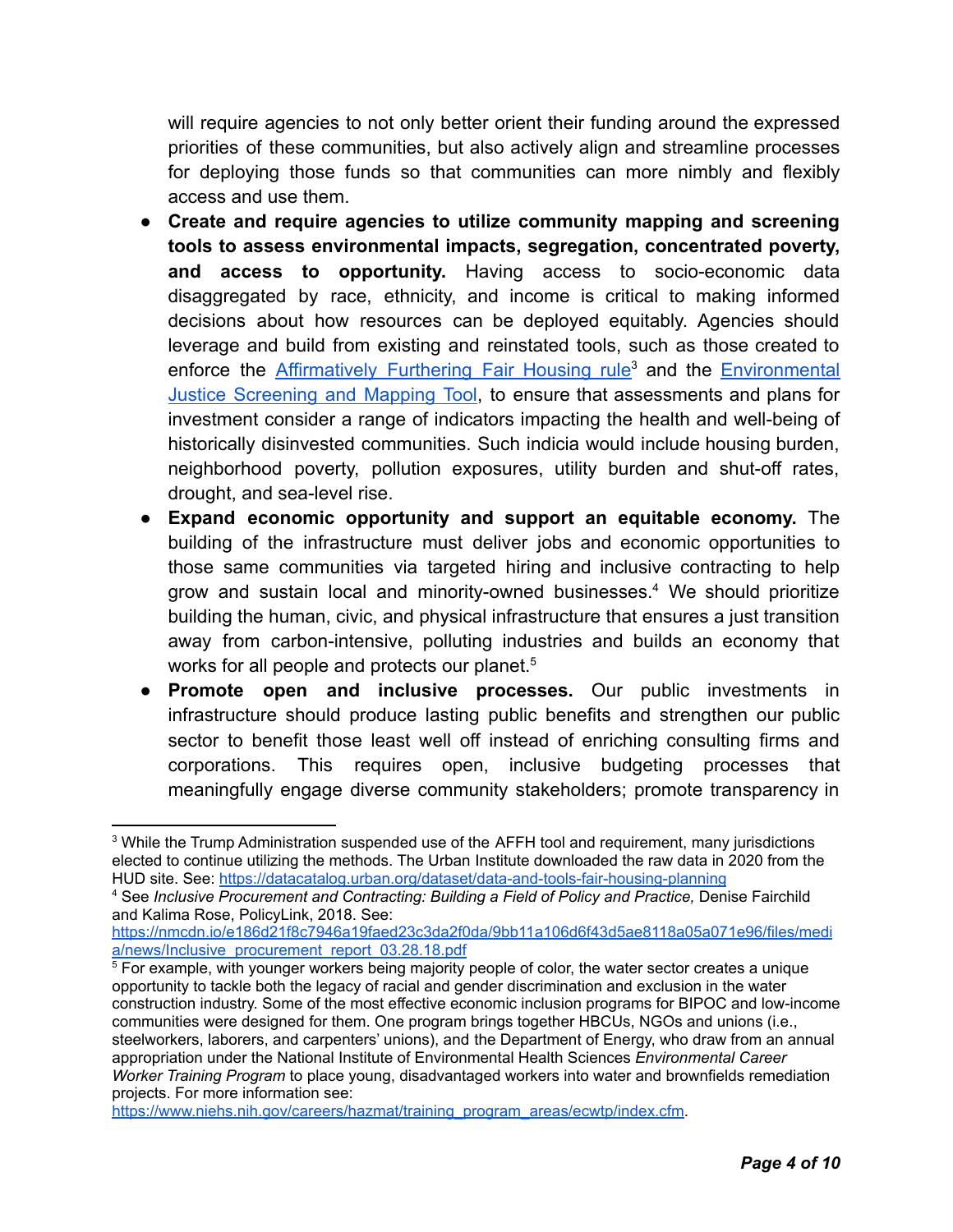the allocation and disbursement of infrastructure funds; and engage a broad range of expertise in the development of infrastructure policy, planning, and investments. These processes should be seen as equally critical to the successful disbursement of funds as the expenditure levels themselves. Interagency alignment around these processes, anchored by core requirements around racially equitable resource allocation, must be required by the Congress as well as the current and future administrations.

## **Housing Infrastructure Priorities to Ensure Opportunity Is Not Random in America**

This leadership moment not only requires the federal government to view its investments through its core commitment to racial equity. It is about **building a new infrastructure** for our 21st century multiracial democracy – one that centers the 100 million economically insecure Americans and ensures every person is securely housed. We have to build this new infrastructure in a different way. **Housing is at the heart of this, because housing is one of the biggest drivers of the racial wealth gap.** Housing shapes the physical landscape of inequity: segregation, disinvestment, and exclusion.

## *A Physical Landscape of Inequity and Segregation*

It is critical to remember that seven in 10 White families own their homes while [the](https://nationalequityatlas.org/indicators/Homeownership#/?breakdown=2) majority of Black, Latinx, and Pacific [Islander](https://nationalequityatlas.org/indicators/Homeownership#/?breakdown=2) families are renters and do not have the opportunity to build wealth through homeownership. Even before the pandemic made things worse, half of all [renters](https://nationalequityatlas.org/indicators/Housing_burden#/?breakdown=2) were paying more than they could afford on housing, and [three](https://nationalequityatlas.org/indicators/Housing_burden#/?breakdown=3) out of five Black and Latinx women renters were housing cost burdened. Throughout the pandemic, renters have struggled to make rent and have been forced to make choices between paying rent and meeting basic needs for food, health care, and more. Our [National](https://nationalequityatlas.org/research/analyses/COVID-19-evictions-california) Equity Atlas, based on data from the Census *Household Pulse Survey*, finds that millions of households have fallen behind on rent. This is one of our biggest equity issues today: Black and Latinx workers are more likely to have lost employment income during the pandemic and disproportionately owe back rent and thus at risk of eviction if not covered by a moratorium.

Seven million adults live in renter households that are behind on rent due to pandemic-related job and income losses and face eviction and homelessness when the national eviction moratorium is lifted in July (if not sooner).<sup>6</sup> During the pandemic, renters, and disproportionately renters of color who lost employment income due to the pandemic, have accumulated **billions in debt,** while predominantly White homeowners

<sup>6</sup> Census Household Pulse Survey, Week 27 (March 17-29) Housing Table 1b. <https://www.census.gov/data/tables/2021/demo/hhp/hhp27.html#tables>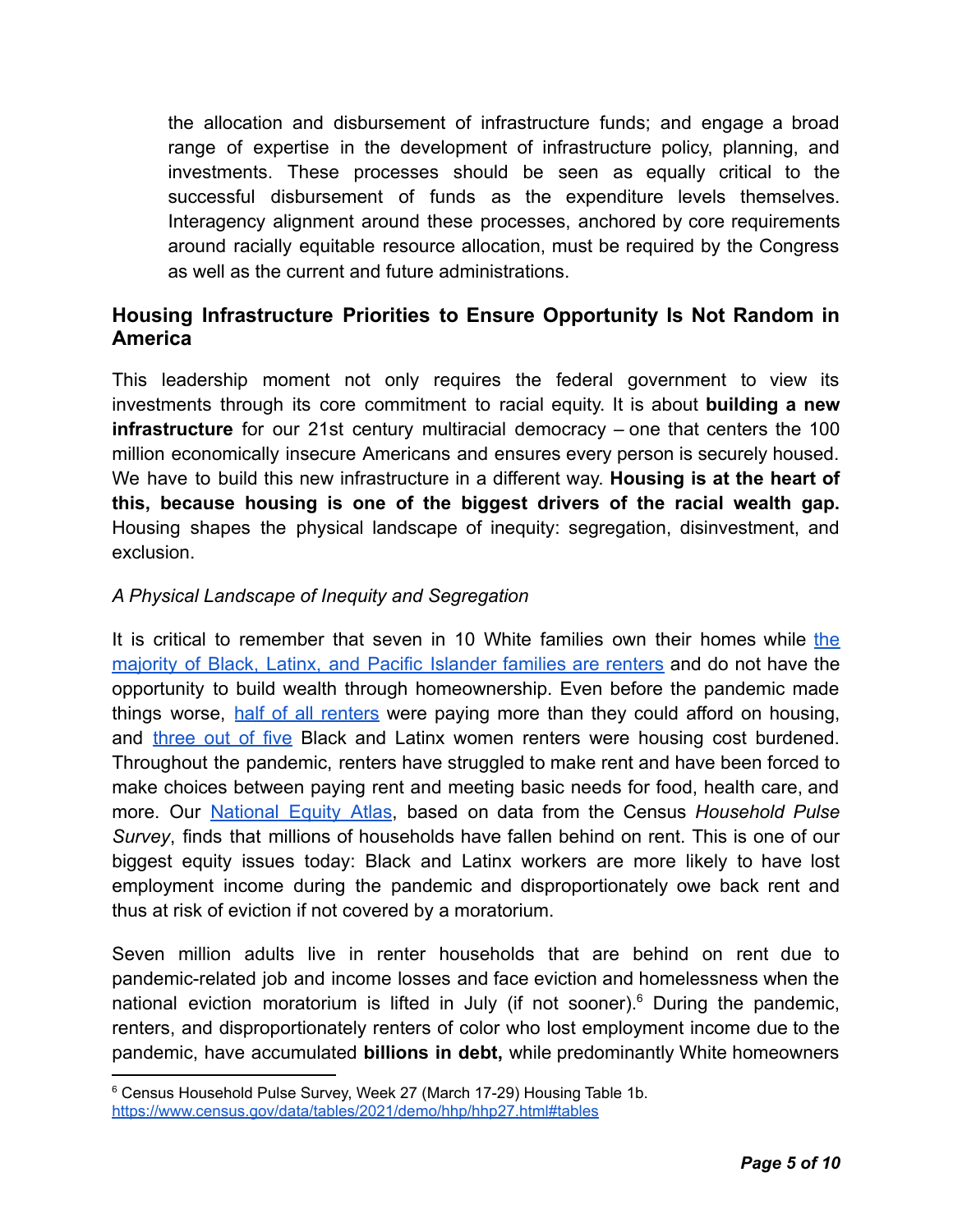and property owners have gained **billions in wealth** from low interest rates and increased home value.

We can no longer deny that *racial inequity is a feature, not a market failure,* of the current housing system, which compounds the economic insecurity of renters of color and confines lower-income renters to neighborhoods that have been starved for decades of investment, good schools, clean water, healthy foods, and other amenities.

### *Housing Investments to Make Every Community a Community of Opportunity*

To end this nation's housing affordability crisis, we need to invest **at least \$200 billion for housing acquisition** through the National Housing Trust Fund or a new Housing Infrastructure Bank. These investments should expand community control and ownership; and the funds should be used to fully finance the purchase and rehabilitation of private rental properties by tenants, nonprofit organizations, public housing authorities, cooperatives, community land trusts, and state or local governments in order to increase the availability of permanently affordable housing. This funding should also be coupled with funds to provide technical assistance that facilitates peer learning for local organizations working on the ground in communities. **In addition to this Housing Trust Fund, Congress must invest \$70 billion in capital improvements to public housing** for maintenance, greening, operations, and to end the current backlog in repair needs.

**We must also advance the Homes for All Act and invest in the development of permanently affordable housing**. <sup>7</sup> Learning from the scale of large social housing programs around the world, the federal government should reverse the nearly 50-year long downward trend of reducing federal spending on public housing, and prioritize the creation of **12 million new housing units over the next 10 years** with an **investment of \$1 trillion**, prioritizing low-income communities and communities of color particularly on public land near transit. While there are several ways to target these resources, our view is that these units must be made available for people earning 30 percent of their Area Median Income (AMI) or less.

**The federal government must Issue enough vouchers to make wait lists a relic of the past, and ensure universal access for all who qualify,** with strong guidance to direct these vouchers towards community-owned, permanently affordable housing**.** Vouchers are not enough without strengthening protections that mainstream their use. For instance, Congress should establish and enforce a source of income protection $\delta$  as

 $7$  The Homes For All Act of 2019, H.R. 5244, was introduced by Rep. Ilhan Omar in the 116th Congress.

<sup>&</sup>lt;sup>8</sup> Source-of-income non-discrimination laws prohibit discrimination based on source of income. These laws are critical to preventing discrimination against housing voucher holders, young people whose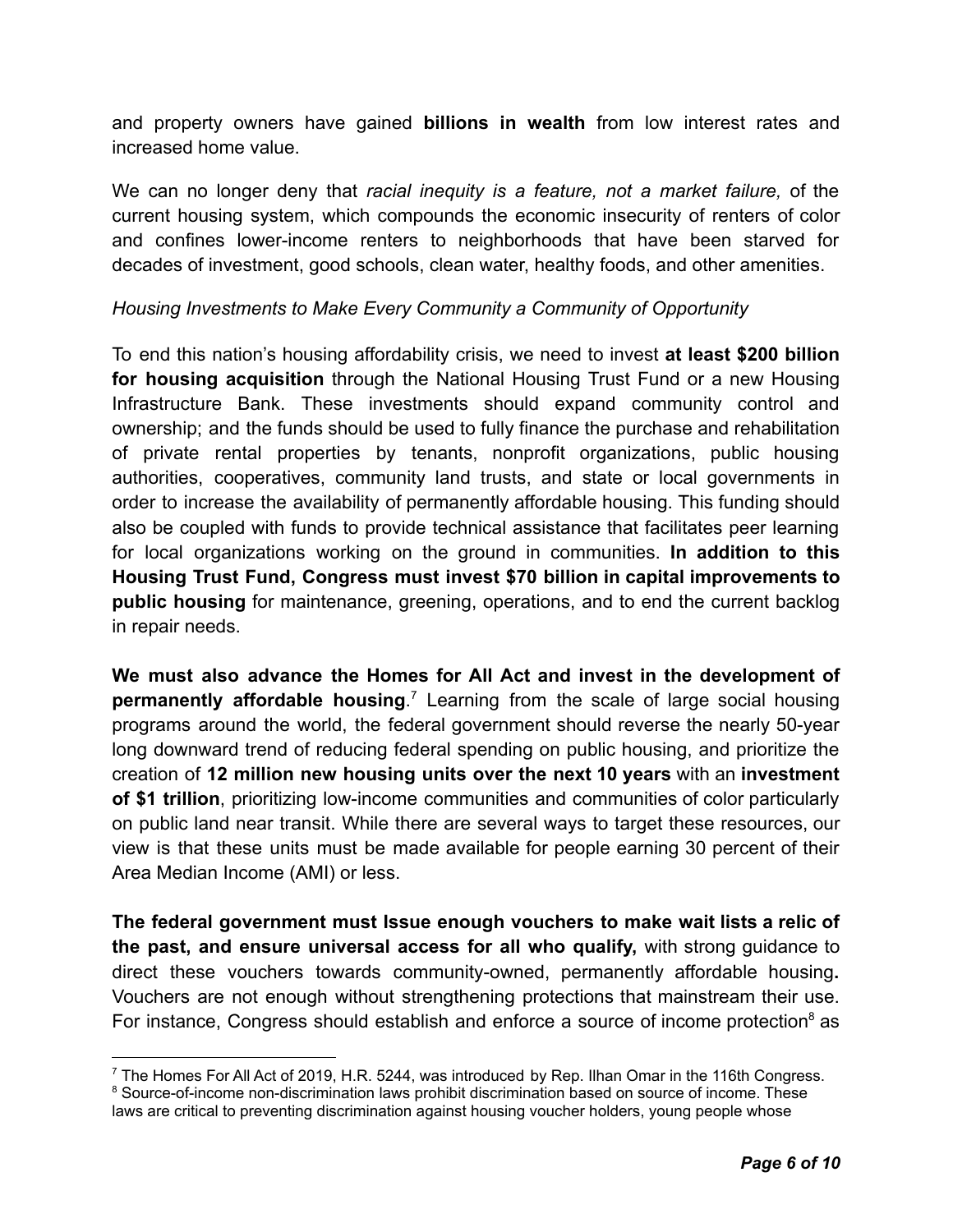a federal standard nationally. Vouchers combined with infrastructure investments of new construction and acquisition and rehabilitation will provide immediate support to those struggling to pay for housing and will ensure community-controlled properties are financed well into the future.

**Congress must also establish a national requirement for rent stabilization to accompany any housing infrastructure investments.** This is critical for ensuring rent increases are predictable and do not push people out of their homes.<sup>9</sup>

I want to applaud you in particular, Chairwoman Waters, for laying down a crucial marker with the *Housing is Infrastructure Act*. PolicyLink is proud to endorse this legislation as a starting point to dramatically scale up **affordable housing investments, including CDBG, HOME, the Native American Block Grant program, and other critical programs in disinvested places.** We also believe it is critical for the federal government to create interagency investments with EPA and DOT to ensure all resources are fully leveraged to create health equity outcomes, healthy communities of opportunity, and climate resilient places. Finally, all housing infrastructure investments going forward must include Increased funding for community-driven, long-term planning that also supports **anti-displacement protections and builds climate resilience**.

### *Ending Discrimination in the Housing Market*

I also want to urge the Congress to **pass a national Tenants' Bill of Rights** with just cause eviction protections, a right to organize, a right to counsel. This new Bill of Rights would end ongoing discrimination in housing by enshrining a source-of-income non-discrimination requirement; fair chance housing; and protections for undocumented and mixed-status households as well as people living with disabilities.

And I'm heartened to see the Biden administration's [commitment](https://www.whitehouse.gov/briefing-room/presidential-actions/2021/01/26/memorandum-on-redressing-our-nations-and-the-federal-governments-history-of-discriminatory-housing-practices-and-policies/) to **strengthen the AFFH rule** after the previous administration's inexcusable attack on non-discrimination protections in our nation's housing laws. AFFH is a critical tool to ensure every HUD grant jurisdiction conducts a fair housing analysis and directs federal investments to improve high-poverty neighborhoods and ensure that low-income renters of color can live in neighborhoods with good schools, clean air, transit and other critical ingredients of economic success, health, and well-being.

parents pay their rent, domestic violence survivors who may be receiving housing assistance, or anyone else who has another institution or individual paying their rent. These laws are particularly important for voucher holders in communities with high housing costs where landlords are less likely to rent to voucher holders.

<sup>&</sup>lt;sup>9</sup> If rent control were adopted nationwide, 42 million households could be stabilized. For more information, see: "Our Homes, Our Future: How Rent Control Can Build Stable, Healthy Communities," [https://www.policylink.org/resources-tools/our-homes-our-future.](https://www.policylink.org/resources-tools/our-homes-our-future)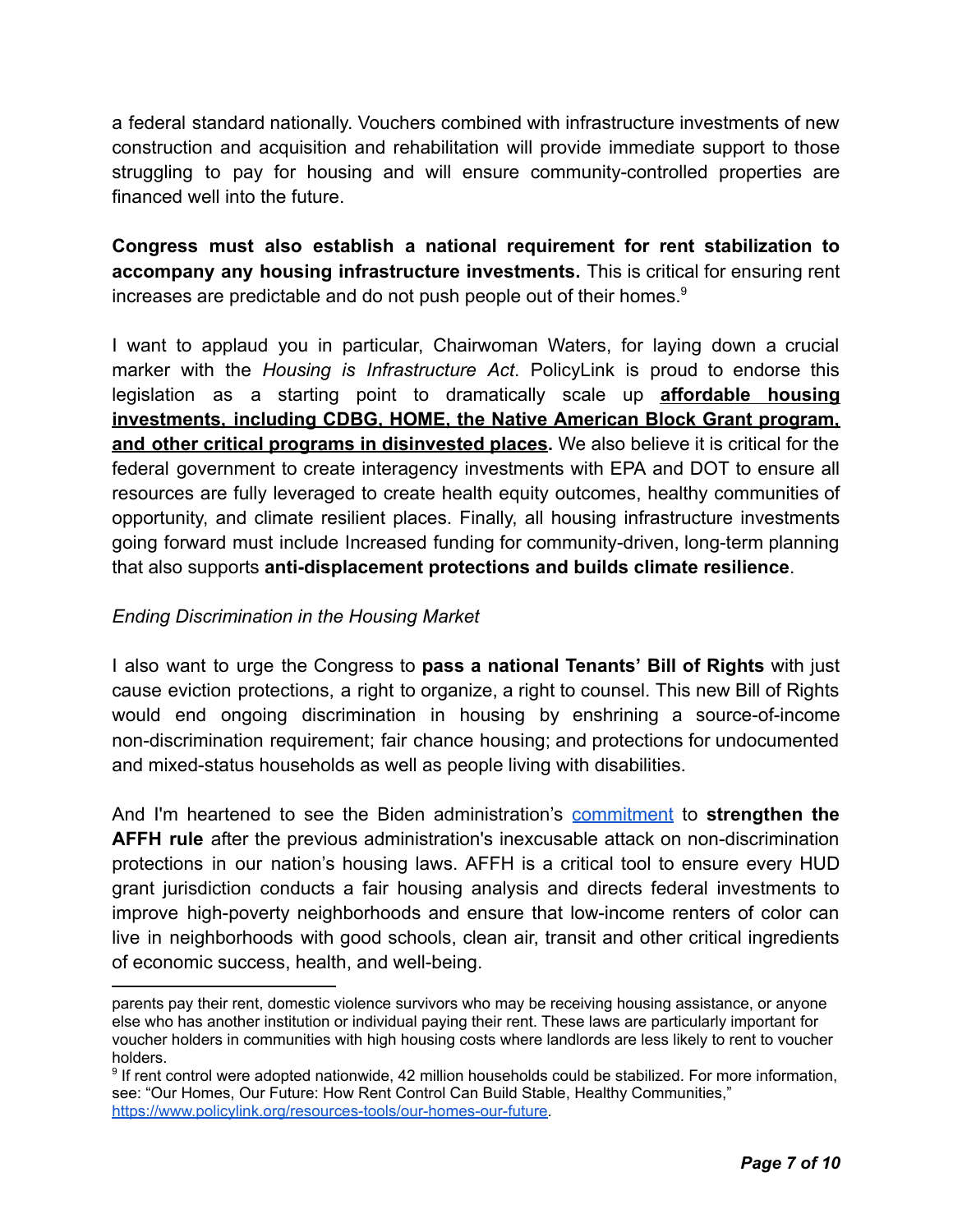# **Financial Infrastructure Priorities to Ensure Opportunity Is Not Random in America**

As I noted, along with PolicyLink's Founder in Residence, Angela Glover Blackwell, in a *New York Times* [piece](https://www.nytimes.com/2020/06/26/opinion/sunday/banks-reparations-racism-inequality.html) last summer: banks have been underwriters of American racism – no industry has played a bigger or more enduring role in Black oppression, exploitation, and exclusion. That is why our community is so wary of the many statements and gestures that financial institutions made last summer in the wake of Mr. Floyd's murder. **Banks themselves have real work to do in the months and years ahead to make their newfound stated commitment to racial justice real.** And the Congress has an important role to play in **reshaping our financial institutions to be community serving**.

**Congress can start by working to curb Wall Street discrimination and speculation.** Banks and financial institutions continue to undervalue Black-owned property, steer people of color into predatory financial products, and deny loans to people of color. This kind of **de facto redlining** leads to dramatic undervaluation, underinvestments, and underbanking in Black and Brown communities. Private equity companies flush with investor funds have bought up homes in low-income communities, seeking to profit from eviction, displacement, and gentrification. This has led to deteriorating conditions and rising housing costs for low-income and working-class tenants who live in multifamily buildings. More robust financial regulations will protect both tenants and homebuyers by limiting the role that private equity can play. In particular:

- Enforce stronger regulation, including transparency and fair taxation, of real-estate development and investment corporations.
- Provide funding and policy preference for nonprofit and cooperative ownership, community land trusts, and other models that facilitate public and resident ownership.
- Limit the ability of banks to offer loans on property purchases that would require significant rent increases in order to meet mortgage obligations.<sup>10</sup>

Another critical way to strengthen our nation's financial infrastructure is to **invest substantially more resources in the CDFIs, local credit unions, and business support organizations** that have deep relationships in low-income communities of color and provide crucial financial and technical support to help businesses owned by people of color start and grow. As we invest in housing and infrastructure development, we must ensure that developers and entrepreneurs of color can participate in rebuilding their communities, creating new, good jobs for residents, and scaling their businesses to

 $10$  For more information on how to advance housing justice and limit the outsized influence of corporate landlords, see the Housing Justice National Platform, supported by a nationwide movement of tenants, homeowners, and their allies: <https://www.housingjusticeplatform.org/our-platform>.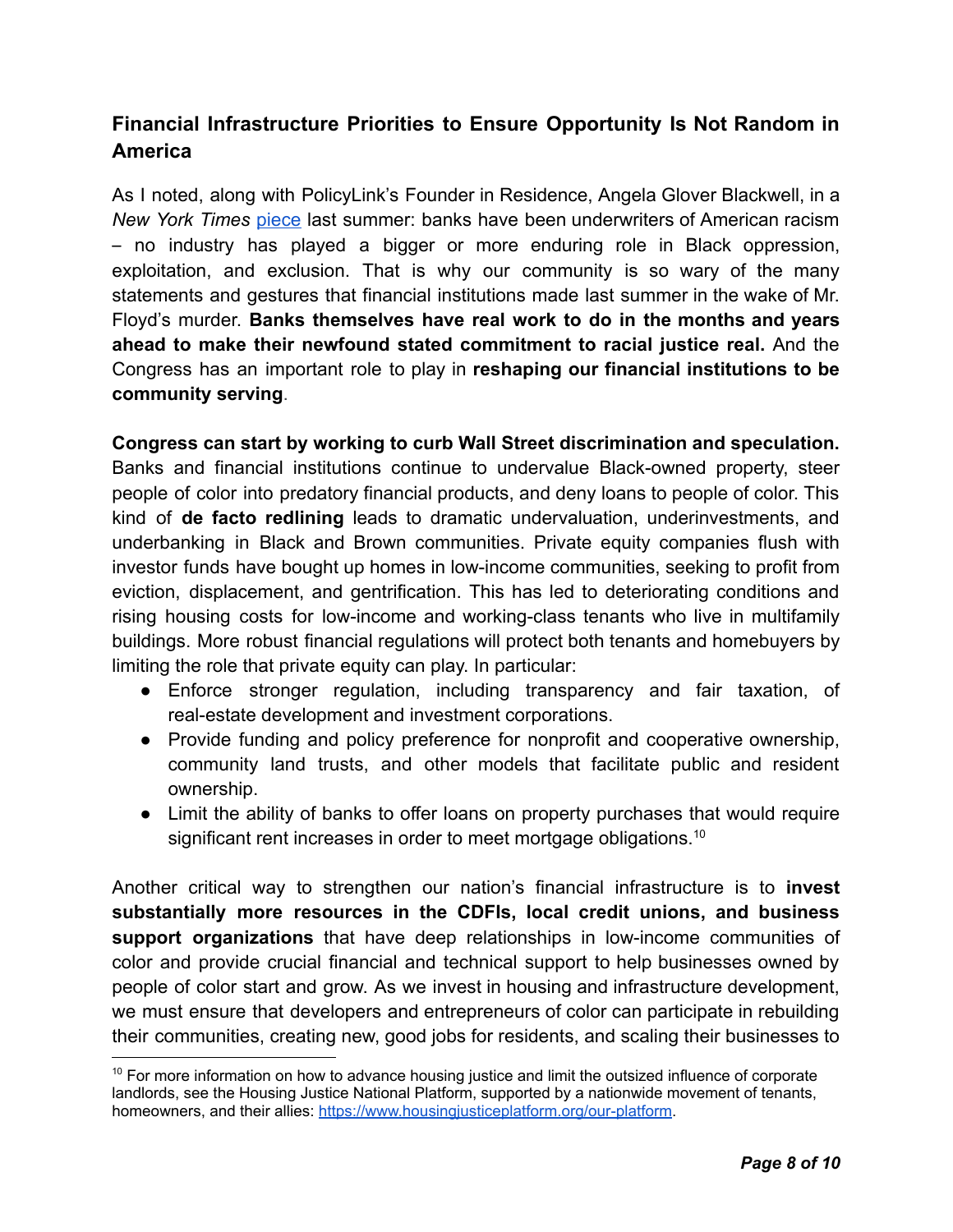shrink the racial wealth gap. Congress should also consider new programs and incentives to support the development of worker-owned cooperatives in communities of color. In addition to expanding workers' voice and ownership, worker-owned cooperatives tend to be more productive, pay better wages, offer longer-term employment that lasts through shocks to the economy, provide greater career mobility, and keep profits in the community.<sup>11</sup>

Finally, to invest in our financial infrastructure, which includes both our physical and care infrastructure in the most disinvested communities, **Congress should enact a Federal Job Guarantee** with permanent public financing that expands and contracts based on need and would ensure that everyone has access to family-supporting jobs. I want to particularly acknowledge and thank Representative Pressley for her leadership in introducing a resolution to accomplish this,<sup>12</sup> which PolicyLink was proud to work in partnership with her office to advance. A Federal Job Guarantee would act as an automatic stabilizer, maintaining stable employment and income during downturns, thus making our economy more resilient as well as more equitable. This guarantee is crucial to build an equitable economy and deliver on essential community infrastructure needs.

## **Conclusion**

I want to take this opportunity to thank you, Chairwoman Waters, and the other members of this committee who have demonstrated such a strong commitment to centering racial equity in the unfolding debate around the nation's infrastructure needs. I also want to make PolicyLink available as a resource to you moving forward. **[The](https://nationalequityatlas.org) [National](https://nationalequityatlas.org) Equity Atlas**, produced by PolicyLink and the USC Equity Research Institute, is America's most detailed report card on racial and economic equity. Our database includes unique, deeply disaggregated data by race, gender, nativity, ancestry, and more – for the largest 100 cities, largest 150 regions, all 50 states, and the United States as a whole. We use it to equip movement leaders and policymakers with actionable data and strategies to advance racial equity and shared prosperity. We are happy to work with the Congress to provide detailed analyses to support your racial equity work.

American democracy is a perpetual work in progress – it is never guaranteed. 2020 laid bare the structural failures of a nation that was never designed to work for everyone, mostly due to the toxic and compounding forces of racism. Now, we have a

<sup>11</sup> See the Democracy at Work report, *How Economic Democracy Impacts Workers, Firms, and Communities*

 $12$  H.Res.145 - Recognizing the duty of the Federal Government to create a Federal job guarantee. [https://www.congress.gov/bill/117th-congress/house-resolution/145/cosponsors?r=18&s=3&searchResult](https://www.congress.gov/bill/117th-congress/house-resolution/145/cosponsors?r=18&s=3&searchResultViewType=expanded) [ViewType=expanded.](https://www.congress.gov/bill/117th-congress/house-resolution/145/cosponsors?r=18&s=3&searchResultViewType=expanded) [https://institute.coop/resources/how-economic-democracy-impacts-workers-firms-and-communities.](https://institute.coop/resources/how-economic-democracy-impacts-workers-firms-and-communities)